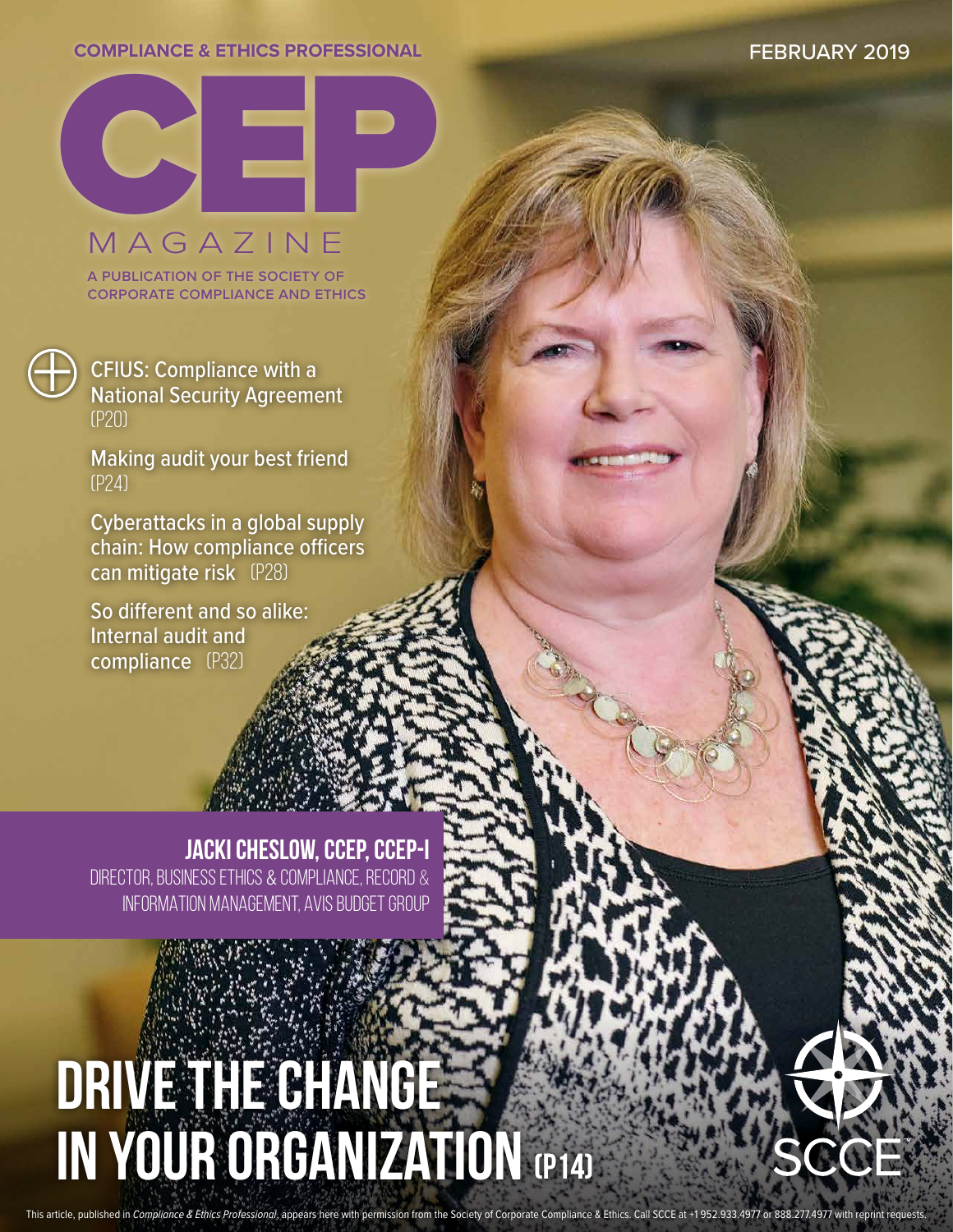It is up to us to drive change in the conversations with our organization. **99 66** 

*See page 14*



#### February 2019

## **Columns**

- 1 **Letter from the CEO by Gerry Zack**
- 19 **Empirically speaking by Brian K. Lee and Dian Zhang**
- 23 **Conversations on culture by Steve Priest**
- 27 **Kaplan's court by Jeffery M. Kaplan**
- 31 **The view from Nickel City by Jennifer Kennedy**
- 37 **How to be a wildly effective compliance officer by Kristy Grant-Hart**
- 58 **The last word by Joe Murphy**

## **Features**

- 14 **Meet Jacki Cheslow an interview by Adam Turteltaub**
- 20 **CFIUS: Compliance with a National Security Agreement by Michael Rose and Steve Siemborski**

The second of a three-part series examining foreign investment regulations.

- 24 **Making audit your best friend by Sam Abadir** Collaboration with auditors can pay off for your organization and department.
- 28 **[CEU] Cyberattacks in a global supply chain: How compliance officers can mitigate risk**

### **by Matan Or-El**

Mitigate cyberattack risk through a detailed vendor risk management plan.

## 32 **[CEU] So different and so alike: Internal audit and compliance**

#### **by Mónica Ramírez Chimal**

Compliance prevents, internal audit detects, and both can achieve more together.

Compliance & Ethics Professional" (CEP) (ISSN 1523-8466) is published by the Society of Corporate Compliance and Ethics (SCCE), 6500 Barrie Road, Suite 250, Minneapolis, MN 55435. Subscriptions are free to members. Periodi at Minneapolis, MN 55435. Postmaster: Send address changes to *Compliance & Ethics Professional* magazine, 6500 Barrie Road, Suite 250, Minneapolis, MN 55435. Copyright © 2019 Society of Corporate Compliance and Ethics. Al +1952.933.4977or888.277.4977.Sendpressreleases to SCCE CEP PressReleases, 6500 Barrie Road, Suite 250, Minneapolis, MN 55435. Opinions expressed are those of the writers and not of this publication or SCCE. Mention of prod  $not constitute endorsement. Neither SCCEn or CEP is engaged in rendering legal or other professionals services. If such assistance is needed, readers should consult professional cournsle or other professional always or to the professional advantages for specific legal or ethical questions.\\$